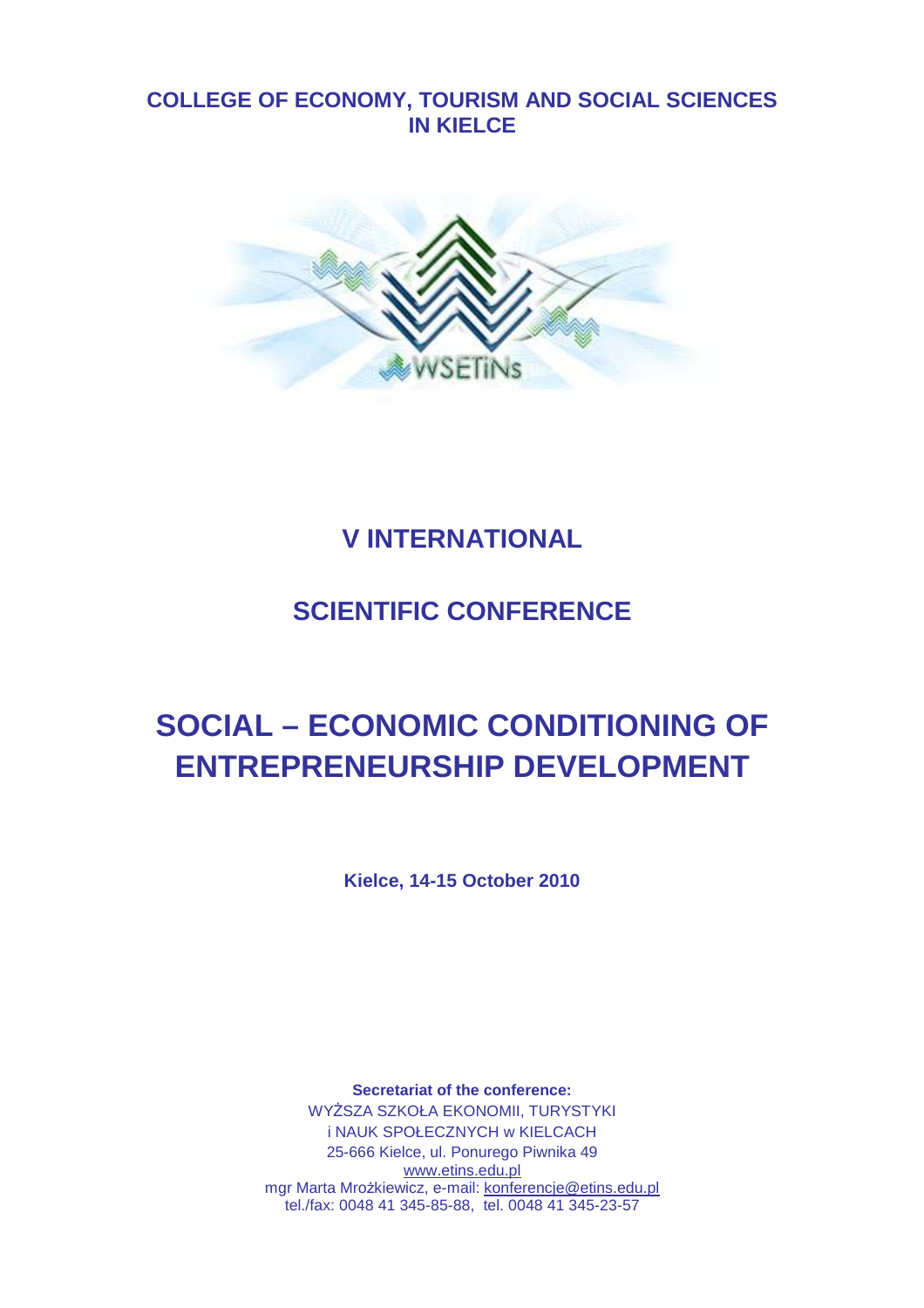# **AIM OF THE CONFERENCE**

Exchange of knowledge and experience concerning the problems of shaping entrepreneurship in various areas of economic activity, with particular emphasis on the creation of entrepreneurial attitudes and competitiveness in the tourism economy.

# **SUBJECT OF THE CONFERENCE**

Subject of the conference will focus on issues concerning the determinants of entrepreneurship in economy of local and regional scale within the area:

- − conditioning shaping the enterprise of individuals and economic subjects,
- − the role of territorial and economic self-governments in shaping entrepreneurship in local and regional scale,
- − the role of various forms of partnership and networks of cooperation (e.g., clusters) in development of entrepreneurship,
- − the role of education in shaping entrepreneurial attitudes of people undertaking and/or being in business,
- − social responsibility of business,
- − innovative and competitive undertakings in tourism.

# **INTERNATIONAL SCIENTIFIC COMMITTEE**

## **President:**

Dr Jan Telus - Rector of College of Economy, Tourism and Social Sciences in Kielce,

## **Members:**

Prof. zw. dr hab. Andrzej Rapacz – College of Economy, Tourism and Social Sciences in Kielce

Prof. dr Slavoljub Vicić – Rector, The College of Hotel Management – Belgrade, Serbia

Doc. dr Stefan Kireta – Dean, The Institute of Tourism and Hotel Management in Presov, Slovakia

Prof. dr Nicolay Mazhar – Rector, Humanity University in Smolensk, Russia

Prof. Ilia V. Iliew – Director, The International Academic Association in Sofia, Bulgaria

Dr Sofronija Miladinoski – Dean, Faculty of Tourism and Hotel Management, The University in Ohrid, Macedonia

Vadim Vitynski – Volin Institute of Economy and Management in Luck, Ukraine

Prof. Ing. Jaroslav Kavka – Vice Rector European Polytechnical Institute, Ltd. Kunovice, Czech Republic

Doc. PeadDr. Marek Pribula, PhD. – International School of Management, Slovakia

Prof. Osman Parlak – Vice Rector Adiyaman University, Turkey

Prof. Ing. Karol Polak, DrSc et Dr.h.c. – Rector, Vysoka Skola v Sladokovicove, Slovakia

Prof. dr Torsten Fischer – Vice President, Baltic College

Christiane Spiker PhD. – Project Coordinator, Baltic College

Constantin A. Bob, PhD – Vice Dean, Academy Economics Studies, Bucharest, Romania

Prof. Pasquale Novak – Dean, University of Messina

Prof. Irmina Dragulanescu - University of Messina

Prof. Igor Shola – Chernivtsi Trade and Economics Institute of the Kyiv National Trade and Economics University, Ukraine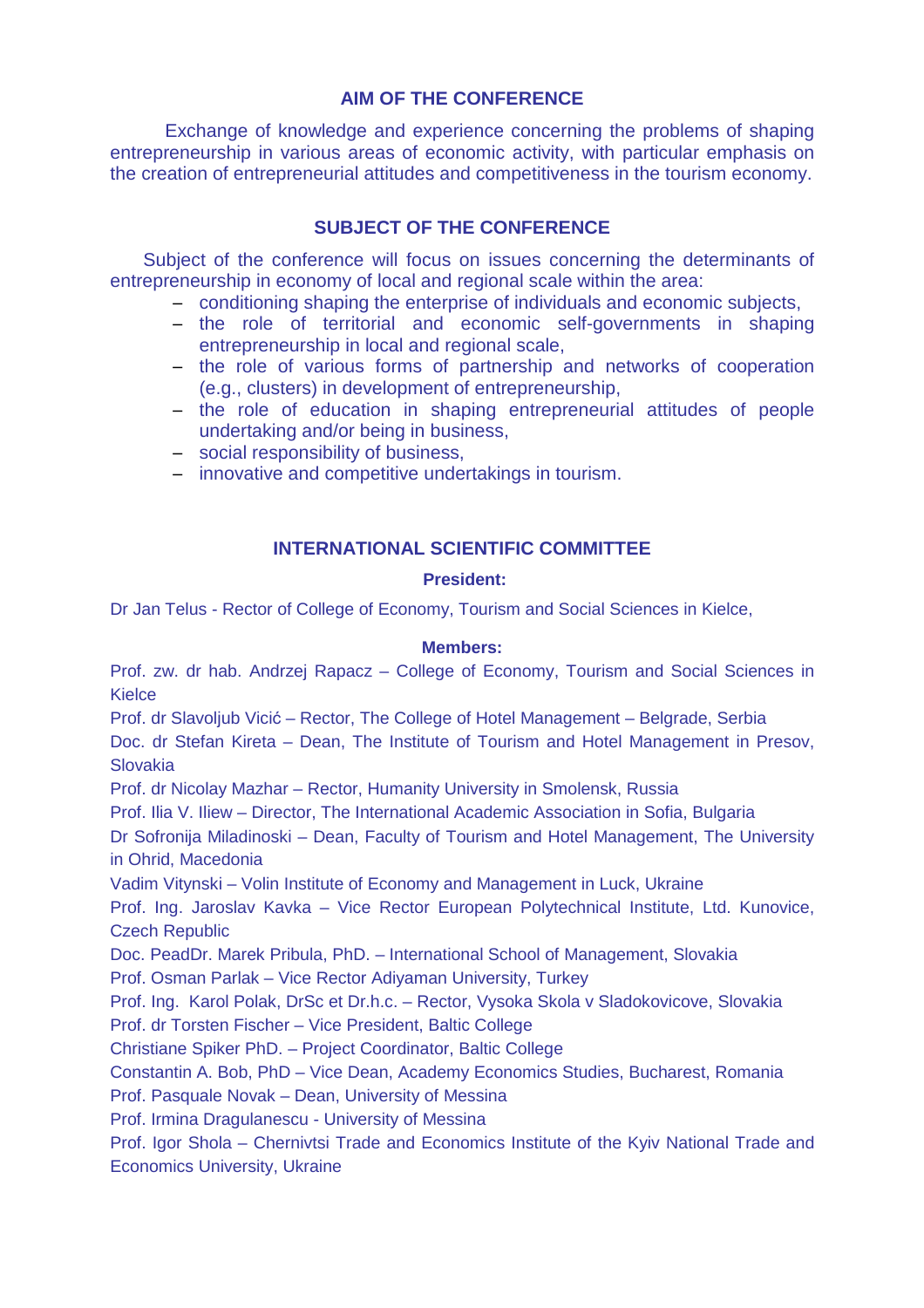## **ORGANIZATIONAL COMMITTEE**

**Chairman**  prof. zw. dr hab. Andrzej Rapacz **Members:**  dr Wacław Kotliński; mgr Sebastian Jabłoński; mgr Marta Mrożkiewicz

## **CALENDARIUM**

Organizational regards require strict following the schedule presented below. We ask politely about:

- by 31st March 2010 electronic sending an abstract on the address of the conference secretariat
- by 15th April 2010 acceptance of the subject and abstract
- by 30th June 2010 deadline of sending articles
- by 30th September 2010 payment for participation in the conference
- 14-15 October 2010 date of the conference

# **PROGRAM OF THE CONFERENCE**

## **14th October 2010 (Thursday)**

| $8.30 - 9.30 -$    | <b>breakfast</b>                                      |
|--------------------|-------------------------------------------------------|
| $9.30 - 10.30 -$   | participants' registration in the hotel 'Kongresowy', |
|                    | Al. Solidarności 34 Kielce                            |
| $10.30 - 6$ p.m. - | debates with a dinner break                           |
| 7 p.m. -           | supper                                                |

#### **15th October 2010 (Friday)**

| $8.30 - 9.30 -$  | breakfast                                            |
|------------------|------------------------------------------------------|
| $9.30 - 11.30 -$ | a round table and closing the conference             |
| 1 p.m. $-$       | ceremonial inauguration of the academic year 2010/11 |
| 6 p.m. -         | ceremonial supper                                    |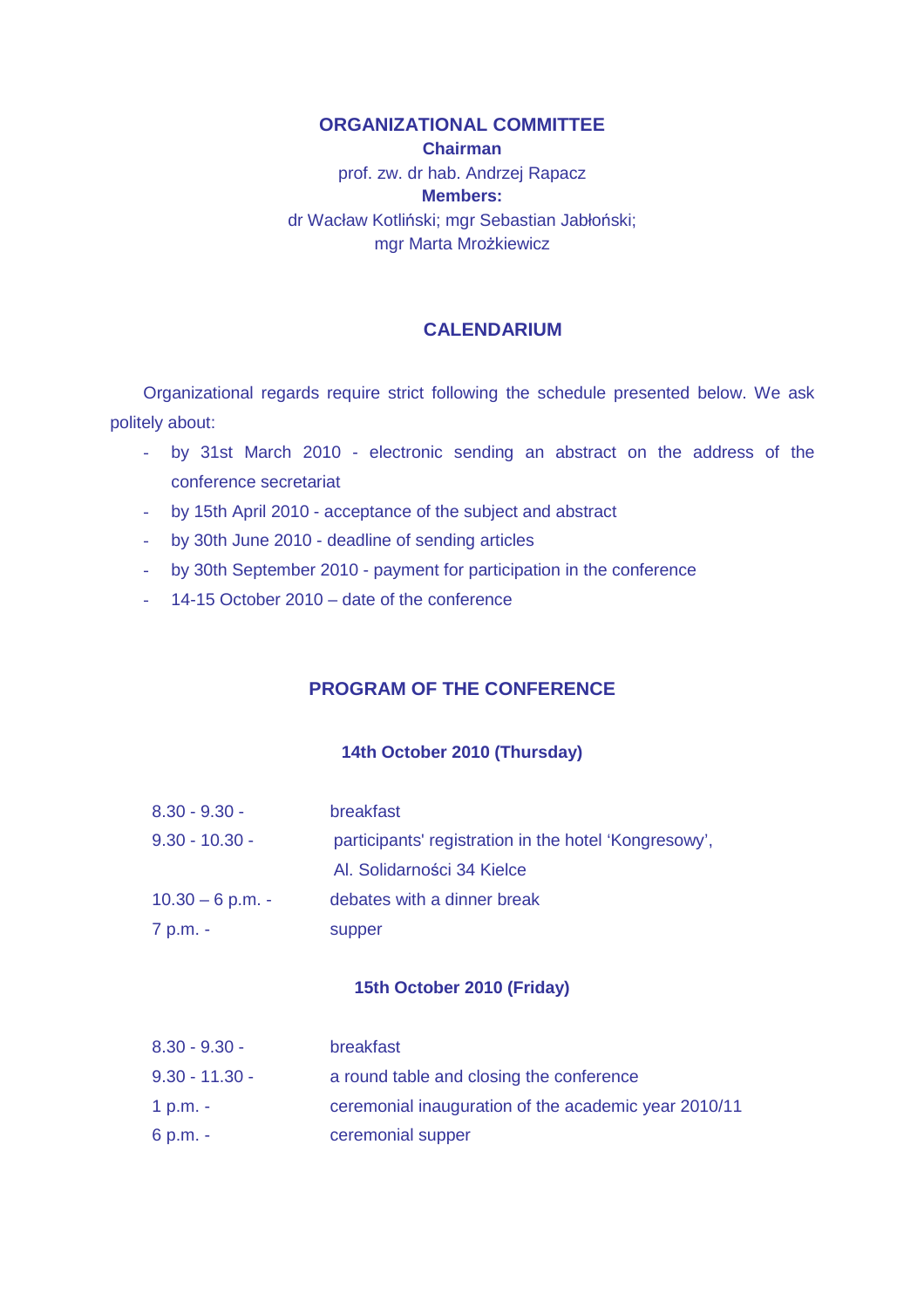# **EDITORIAL REQUIREMENTS**

#### **Text of an abstract and an article in Polish or English.**

Abstract maximally up to 200 signs.

The volume of an article up to 10 pages.

The text of an article in the form of MS Word, the font Times New Roman (12 points), space between lines: 1,5. Standard page of format A4, margins: left: 3,5cm, other: 2,5 cm.

## **Structure of an article**

- title 14 points, capital letters, thickened, centered,
- Author's name and surname 12 points, italics, centered,
- name and place of Author's work 12 points, italics, centered,
- text 12 points, space between lines 1,5, with line indentation 6 mm at the beginning of each paragraph, justified,
- references to bibliography footnotes, font 10 points
- bibliography 11 points, in the format: surname and name of the author, title (in italics), publishing house, place of publishing, year.
- abstract 11 points, italics, in the English language.

10 minutes is designed for each participant for presentation and 5 minutes for discussion. Possibility of multimedia presentation.

The languages of the conference: Polish, English.

## **PAYMENT**

The cost of participation in the conference is 100 Euro. The payment includes participation in debates and concurrent events, conference materials and board. We ask you to effect the payment to the following bank account:

# Bank PKO BP S.A. 59102026290000990201246362 with a note: "Konferencja"

## **ACCOMMODATION**

The cost of participation does not include the payment for accommodation. The conference will take place in the hotel 'Kongresowy, Al. Solidarności 34, Kielce. Participants of the conference pay for their accommodation directly in the reception personally (rooms will be earlier booked by organizers). The cost of accommodation, about 35 Euro / day.